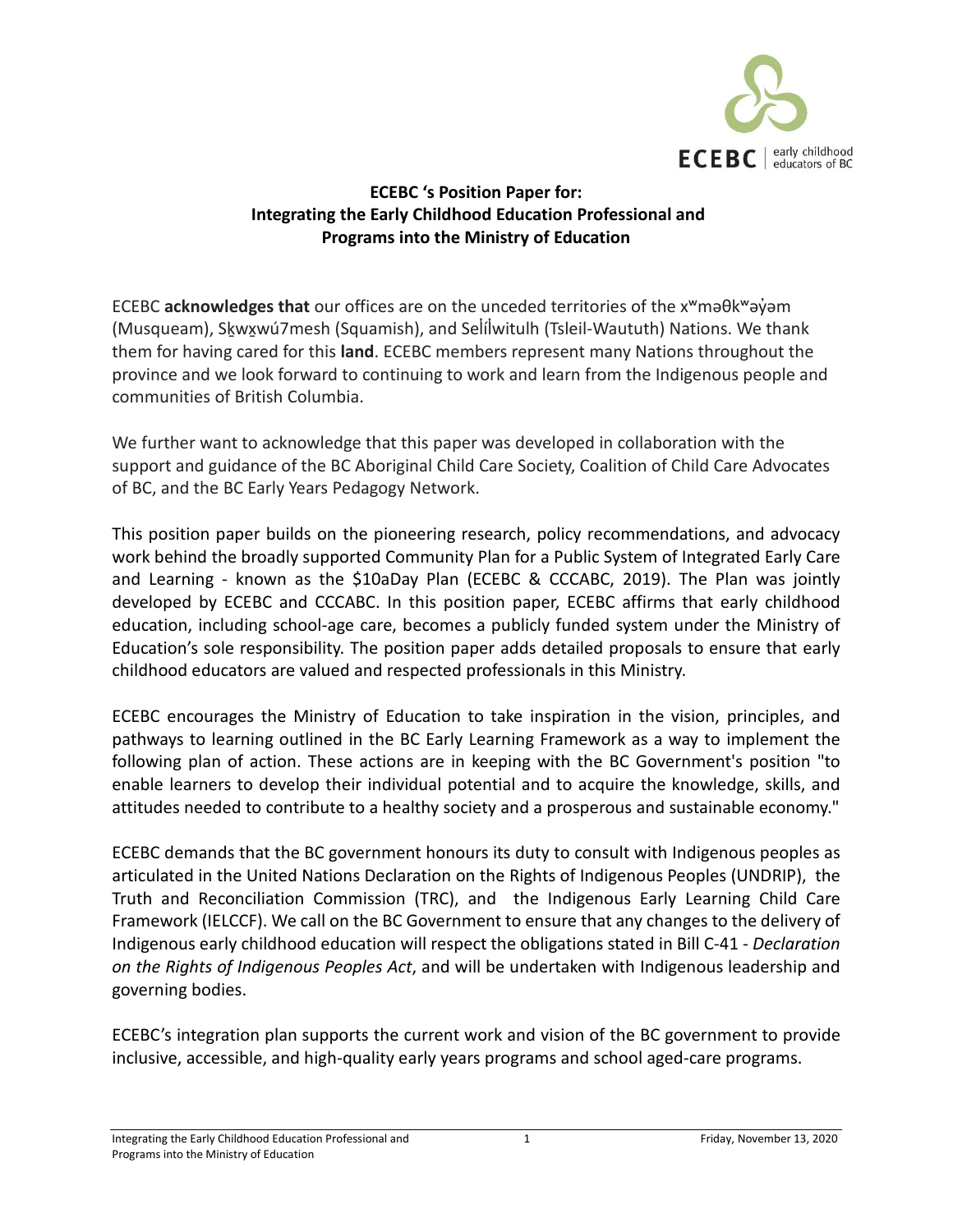ECEBC calls for the Ministry of Education to implement an Early Care and Learning Act and an Early Childhood Educator Act, both aligned with the BC Early Learning Framework. While the Early Care and Learning Act will set out how the fully publicly funded system is governed and regulated, the Early Childhood Educator Act will clearly define who can practice as a professional in this integrated system as well as the conditions in which they are to work with young and school-aged children. This position paper, *Integrating the Early Childhood Education Professional and Programs into the Ministry of Education,* recognizes a strong strategy, such as an implementation of a provincial wage grid, which is critical for the recruitment and retention of Early Childhood Educators.

ECEBC is pleased to offer the BC government a plan of action to successfully integrate early care and learning into the Ministry of Education.

## **PLAN OF ACTION**

- 1. The Government of BC upholds and commits to implementing the United Nations Declaration on the Rights of Indigenous Peoples and The Truth and Reconciliation Calls to Action. The Government of BC recognizes the Indigenous Early Learning Child Care Framework as an Indigenous-mandated and developed assertion of these rights, arising from Indigenous law, practices, and rights.
- 2. In keeping with these commitments and in partnership with First Nations, Métis and Inuit peoples, BC commits to ensuring equitable, comprehensive, and sustainable funding to support Indigenous ECE/IELCC systems and structures in ways authorized and developed by Indigenous leadership and Nations.
- 3. The Ministry of Education Early Learning Division develops an **Early Childhood Policy Framework** that closely aligns with the vision stated in the *BC Early Learning Framework*  (2019).
- 4. The Ministry of Education Early Learning Division develops an **Early Care and Learning Act** that:
	- enshrines the rights of all young children, from birth to 12, to access meaningful, integrated early childhood education programs,
	- closely aligns with the vision in the BC Early Learning Framework,
	- reflects the ECEBC Code of Ethics,
	- defines how the system is governed and sufficiently funded,
	- sets out the regulations within which services operate,
	- provides child-educator ratios that are reflective of the program being delivered and mandate for the delivery of a curriculum that reflects the BC Early Learning Framework,
	- replaces the current provision for "early learning programs" in the BC School Act, and,
	- meets state obligations as enumerated in UNDRIP and actualized in IELCC framework implementation (including Article 39).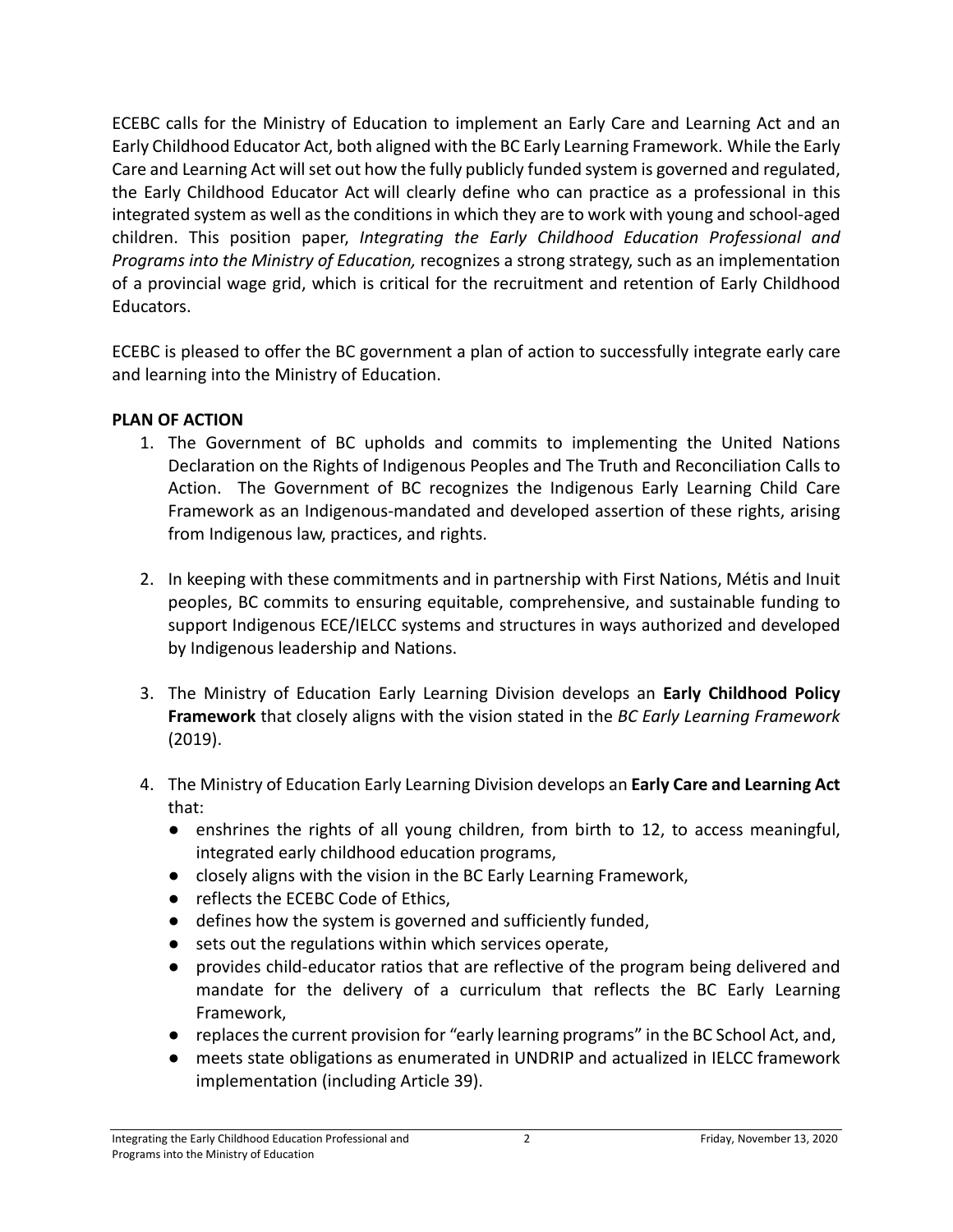- 5. The Ministry of Education develops an **Early Childhood Educator Act** that:
	- closely aligns with the vision in the BC Early Learning Framework,
	- reflects the ECEBC Code of Ethics,
	- defines who is eligible to practice as a pedagogist and can be employed to provide pedagogical leadership to early care and learning programs,
	- establishes a pedagogist-educator ratio to ensure curriculum reflects the BC Early Learning Framework,
	- includes the existing Early Childhood Educator Registry,
	- appoints a Director of Certification to issue certificates to practice,
	- defines who is eligible to practice as an educator and can be employed to provide early care and learning programs,
	- establishes a time frame plan for 50% of educators working in a program to hold, as a minimum, a diploma (60 credits)
	- establishes a time frame plan for 50% of educators working in the program hold, as a minimum, a degree in early childhood education (120 credits), or a degree that identifies early childhood education course work (e.g., child and youth care and education degrees that include an early childhood specialization)
- 6. The Ministry of Education develops and implements a province-wide, publicly funded, competitive and equitable ECE wage grid. Fair compensation is critical to ensure recruitment and retention of the Early Childhood Education professional.
- 7. Under the new Early Care and Learning Act school boards would have the mandate and funding to plan, develop and govern all provincially funded early care and learning programs.
- 8. Each School board creates an **Early Care and Learning Council**, comprised of a number of Early Childhood professionals, and develops (in collaboration with the Ministry) an **Early Care and Learning Service Plan** that outlines outcomes and targets with appropriate funding needs.
- 9. School Board Early Care and Learning Childhood Council, at a minimum, offer:
	- a variety of publicly funded and inclusive early childhood programs (e.g., full and partial day including infant/toddler programs, programs for children between three years and five years, \*school aged-care, multi age family groupings, family child care, StrongStart BC, for all children in British Columbia) [\*further details to be developed]
	- programs that are community specific and guided by factors such as number of children in a community, local/cultural preference/practice for the grouping of children by age,
	- programs where participation is by family decision,
	- programs reflecting the pedagogical orientation of the BC Early Learning Framework and ensure health and safety of children according to the Early Care and Learning Act,
	- programs that are pedagogically led by a pedagogist (as outlined in the BC Early Learning Framework),